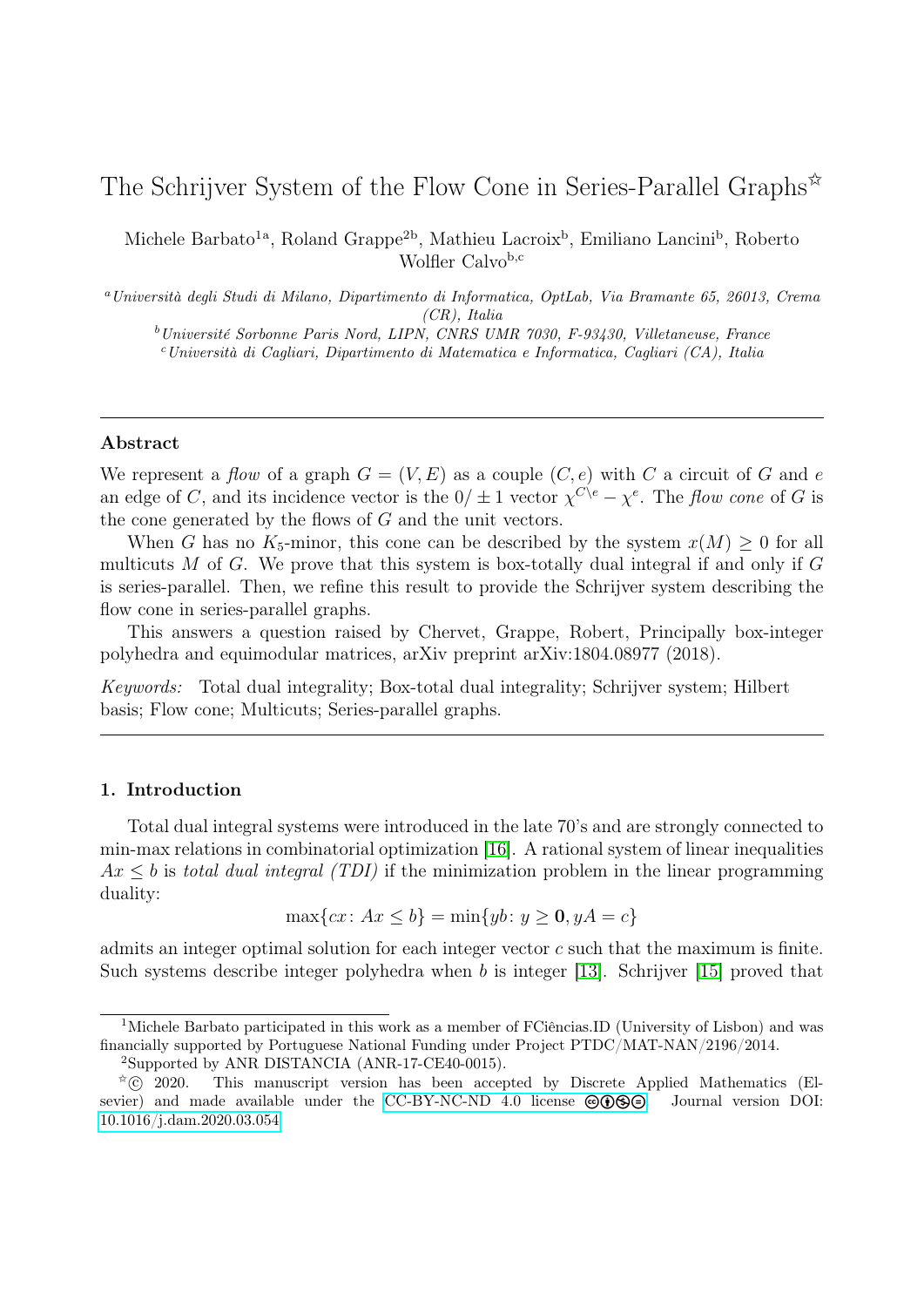every full-dimensional polyhedron is described by a unique minimal TDI system  $Ax \leq b$ with A integer—its *Schrijver system*  $|6|$ .

A stronger property is the box-total dual integrality, where a system  $Ax \leq b$  is box-total dual integral (box-TDI) if

$$
Ax \le b, \quad \ell \le x \le u
$$

is TDI for all rational vectors  $\ell$  and u (with possible infinite components). General properties of such systems can be found in Cook [\[5\]](#page-8-4) and Chapter 22.4 of Schrijver [\[16\]](#page-8-0). Note that, although every rational polyhedron  $\{x : Ax \leq b\}$  is described by a TDI system  $\frac{1}{k}Ax \leq \frac{1}{k}$  $\frac{1}{k}b,$ for some integer  $k$ , not every polyhedron is described by a box-TDI system. A polyhedron described by a box-TDI system is called a box-TDI polyhedron. As proved by Cook [\[5\]](#page-8-4), every TDI system describing such a polyhedron is actually box-TDI.

In the last decade, several new box-TDI systems were exhibited. Chen, Ding, and Zang [\[1\]](#page-8-5) characterized box-Mengerian matroid ports. In [\[2\]](#page-8-6), they provided a box-TDI system describing the 2-edge-connected spanning subgraph polyhedron for series-parallel graphs. Ding, Tan, and Zang [\[10\]](#page-8-7) characterized the graphs for which the TDI system of Cunningam and Marsh [\[9\]](#page-8-8) describing the matching polytope is actually box-TDI. Ding, Zang, and Zhao [\[11\]](#page-8-9) introduced new subclasses of box-perfect graphs. Cornaz, Grappe, and Lacroix [\[8\]](#page-8-10) provided several box-TDI systems in series-parallel graphs. Recently, Chervet, Grappe, and Robert [\[3\]](#page-8-11) gave new geometric characterizations of box-TDI polyhedra.

As mentioned by Pulleyblank [\[14\]](#page-8-12), it is not uncommon that the minimal integer system and the Schrijver system of a polyhedron coincide. This is the case of the matching polytope and matroid polyhedra. However, this does not hold in general, as shown by Cook [\[4\]](#page-8-13) and Pulleyblank [\[14\]](#page-8-12) for the b-matching polyhedron, and by Sebő [\[18\]](#page-8-14) for the T-join polyhedron.

In this paper, we are interested in TDI, box-TDI, and Schrijver systems for the flow cone of series-parallel graphs. Given a graph  $G = (V, E)$ , a flow of G is a couple  $(C, e)$  with C a circuit of G and e an edge of C. In a flow  $(C, e)$ , the edge e represents a demand and  $C \setminus e$  represents the path satisfying this demand. The *incidence vector* of a flow  $(C, e)$  is the  $0/\pm 1$  vector  $\chi^{C\setminus e} - \chi^{e}$ . The *flow cone* of G is the cone generated by the flows of G and the unit vectors  $\chi^e$  of  $\mathbb{R}^E$ .

A cut  $\delta(W)$  is the set of edges having exactly one endpoint in a subset W of V. A bond is an inclusionwise minimal nonempty cut. Note that a nonempty cut is the disjoint union of bonds. The *cut cone* of G is the cone generated by the incidence vectors of the cuts of  $G$ , or, equivalently, by the incidence vectors of bonds of G.

When G has no  $K_5$ -minor, the flow cone of G is the polar of the cut cone and is described by  $x(C) \geq 0$ , for all cuts C of G [\[19\]](#page-8-15). Chervet, Grappe, and Robert [\[3\]](#page-8-11) proved that the flow cone is a box-TDI polyhedron if and only if the graph is series-parallel. Moreover they provided the following box-TDI system:

<span id="page-1-0"></span>
$$
\frac{1}{2}x(B) \ge 0 \quad \text{for all bonds } B \text{ of } G. \tag{1}
$$

Quoting them, they "leave open the question of finding a box-TDI system with integer coefficients, which exists by  $(16,$  Theorem 22.6(i)] and [\[5,](#page-8-4) Corollary 2.5]."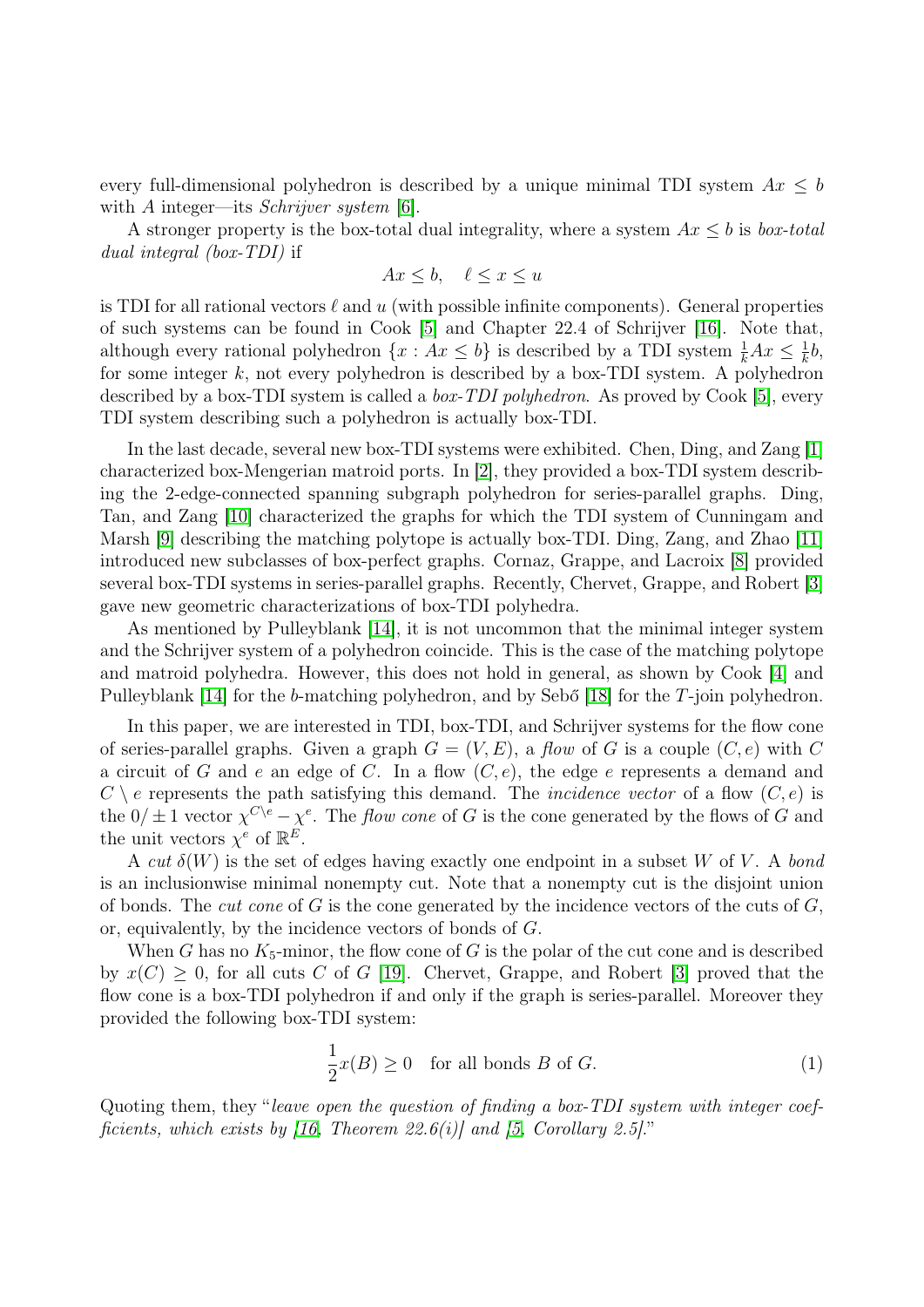Contribution. The goal of this paper is to answer the question of [\[3\]](#page-8-11) mentioned above. Throughout, the main concept that we use is that of Hilbert basis, whose definition and connection with TDIness are given at the end of the introduction.

We first prove that

<span id="page-2-0"></span>
$$
x(M) \ge 0 \quad \text{for all multicuts } M \text{ of } G,\tag{2}
$$

is a TDI system describing the flow cone if and only if the graph is series-parallel. As the flow cone is a box-TDI polyhedron for such graphs, this implies that System [\(2\)](#page-2-0) is a box-TDI system if and only if the graph is series-parallel. We then refine this result by providing the corresponding Schrijver system, which is composed of the so-called chordal multicuts—see Corollary [3.4.](#page-7-0)

This completely answers the question of [\[3\]](#page-8-11).

Outline. In the next paragraph, we provide definitions and notation. In Section [2,](#page-3-0) we first characterize the graphs for which multicuts form a Hilbert basis. It follows that System [\(2\)](#page-2-0) is box-TDI precisely for series-parallel graphs. In Section [3,](#page-6-0) we provide a minimal integer Hilbert basis for multicuts in series-parallel graphs. This gives the Schrijver system for the flow cone in series-parallel graphs.

*Definitions.* Given a finite set S and a subset T of S, we denote by  $\chi^T \in \{0,1\}^S$  the incidence vector of T, that is  $\chi_s^T$  equals 1 if s belongs to T and 0 otherwise, for all  $s \in S$ . Since there is a bijection between sets and their incidence vectors, we will often use the same terminology for both.

Let  $G = (V, E)$  be a loopless undirected graph. Given a subset U of V, the cut  $\delta(U)$ is the set of edges having exactly one endpoint in  $U$ . A bond is a cut containing no other nonempty cut. Given a partition  $\{V_1, \ldots, V_k\}$  of V, the set of edges having endpoints in two distinct  $V_i$ 's is called *multicut* and is denoted by  $\delta(V_1,\ldots,V_k)$ . A set of edges M is a multicut if and only if  $|M \cap C| \neq 1$  for all circuits C of G—see e.g. [\[7\]](#page-8-16). The reduced graph of a multicut M is the graph  $G_M$  obtained by contracting all the edges of  $E \setminus M$ . Note that a multicut of  $G_M$  is also a multicut of G. We denote respectively by  $\mathcal{M}_G$  and  $\mathcal{B}_G$  the set of multicuts and the set of bonds of  $G$ . A subset of edges of  $G$  is called a *circuit* if it induces a connected graph in which every vertex has degree 2. Given a circuit  $C$ , an edge of  $G$  is a *chord* of C if its endpoints are two nonadjacent vertices of C. A graph is 2-connected if it remains connected whenever a vertex is removed.

A graph is series-parallel if its 2-connected components can be constructed from the circuit of length two  $C_2$  by repeatedly adding edges parallel to an existing one, and subdividing edges, that is, replacing an edge by a path of length two. Series-parallel graphs are those having no  $K_4$ -minor [\[12\]](#page-8-17). A graph is *chordal* if every circuit of length 4 or more has a chord.

The cone C generated by a set of vectors  $\{v_1, \ldots, v_k\}$  of  $\mathbb{R}^n$  is the set of nonnegative combinations of  $\mathbf{v}_1, \ldots, \mathbf{v}_k$ , that is,  $\mathcal{C} = \left\{ \sum_{j=1}^k \lambda_j \mathbf{v}_j : \lambda_1, \ldots, \lambda_k \geq 0 \right\}$ . A set of vectors  ${\bf v}_1,\ldots,{\bf v}_k$  is a *Hilbert basis* if each integer vector in their cone can be expressed as a nonnegative integer combination of  $\mathbf{v}_1, \ldots, \mathbf{v}_k$ . A Hilbert basis is *integer* if it is composed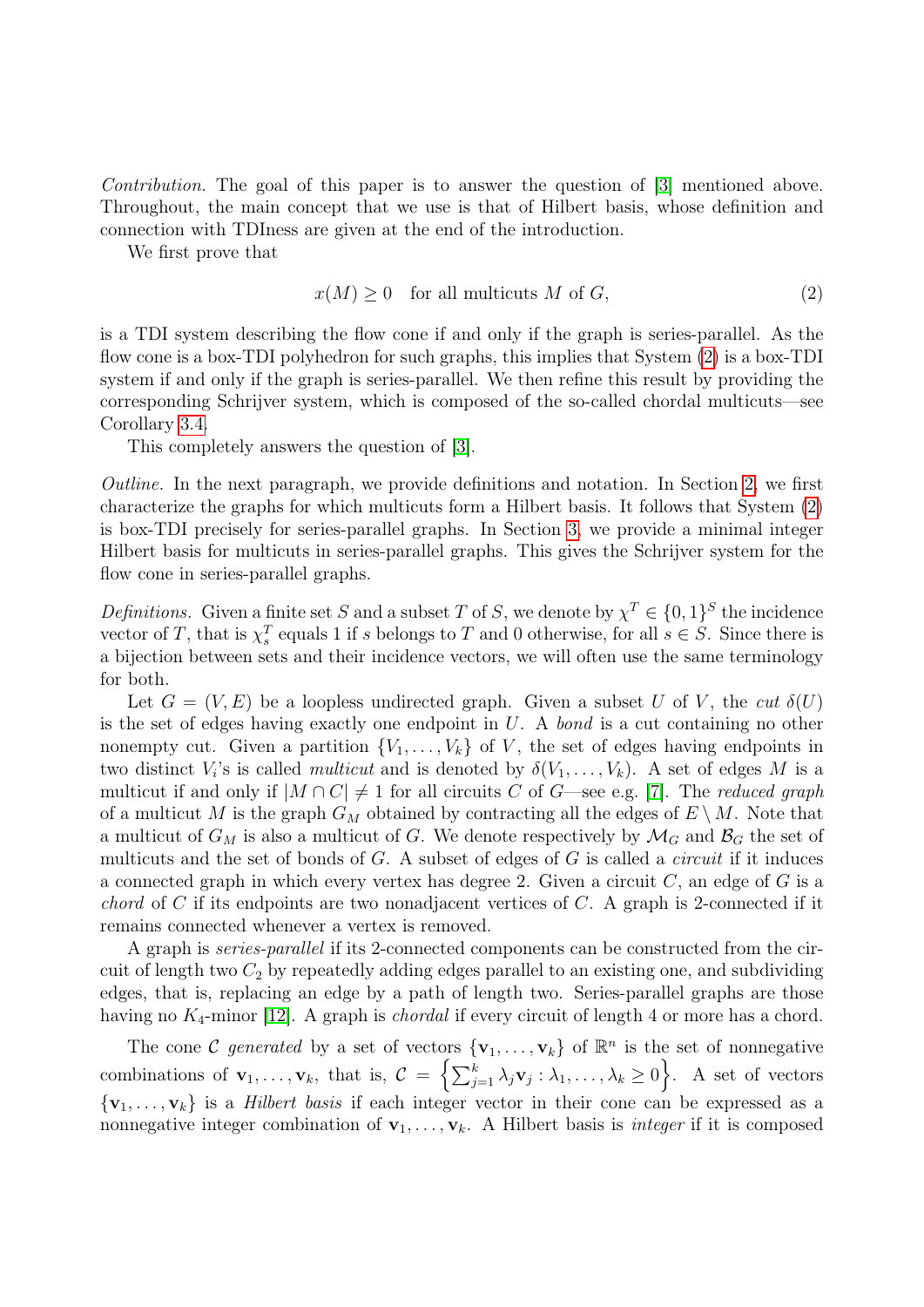of integer vectors, and it is a minimal integer Hilbert basis if it has the smallest number of vectors among all integer Hilbert basis generating the same cone. Each pointed rational cone has a unique minimal integer Hilbert basis [\[15,](#page-8-2) Theorems 16.4]. The link between Hilbert basis and TDIness is in the following result.

<span id="page-3-2"></span>**Theorem 1.1** (Corollary 22.5a of [\[16\]](#page-8-0)). A system  $Ax \ge 0$  is TDI if and only if the rows of A form a Hilbert basis.

## <span id="page-3-0"></span>2. When Do Multicuts Form a Hilbert Basis?

# 2.1. A Characterization

The following result characterizes the graphs for which the multicuts form a Hilbert basis.

<span id="page-3-3"></span>Theorem 2.1. The multicuts of a graph form a Hilbert basis if and only if the graph is series-parallel.

Proof. First, let us show that the incidence vectors of the multicuts of a non series-parallel graph do not form a Hilbert basis. Suppose that  $G = (V, E)$  has  $K_4$  as a minor. Then, V can be partitioned into four sets  $\{V_1, \ldots, V_4\}$  such that  $V_i$  induces a connected subgraph and at least one edge connects each pair  $V_i$ ,  $V_j$  for  $i, j = 1, ..., 4$ . We subdivide  $\delta(V_1, V_2, V_3, V_4)$ into  $E_1, \ldots, E_6$  as in Figure [1.](#page-3-1)



<span id="page-3-1"></span>Figure 1: Edges in the figure represent sets of edges of G having endpoints in distinct  $V_i$ 's.

Let  $\hat{E} = \{e_1, \ldots, e_6\}$  where  $e_i \in E_i$  for all  $i = 1, \ldots, 6$ , and let  $w \in \mathbb{Z}^E$  be as follows:

$$
w_e = \begin{cases} 2 & \text{if } e \in E_1, \\ 1 & \text{if } e \in E_2, \dots, E_6, \\ 0 & \text{otherwise.} \end{cases}
$$

Since  $w = \frac{1}{2}$  $\frac{1}{2}\delta(V_1) + \frac{1}{2}\delta(V_2) + \frac{1}{2}\delta(V_1 \cup V_3) + \frac{1}{2}\delta(V_1 \cup V_4)$ , it belongs to the cut cone of G. Moreover,  $w^{\top} \chi^{\hat{E}} = 7$ . Any conic combination of multicuts yielding w involves only multicuts contained in  $\delta(V_1,\ldots,V_4)$ . Each of these multicuts contains between 3 and 6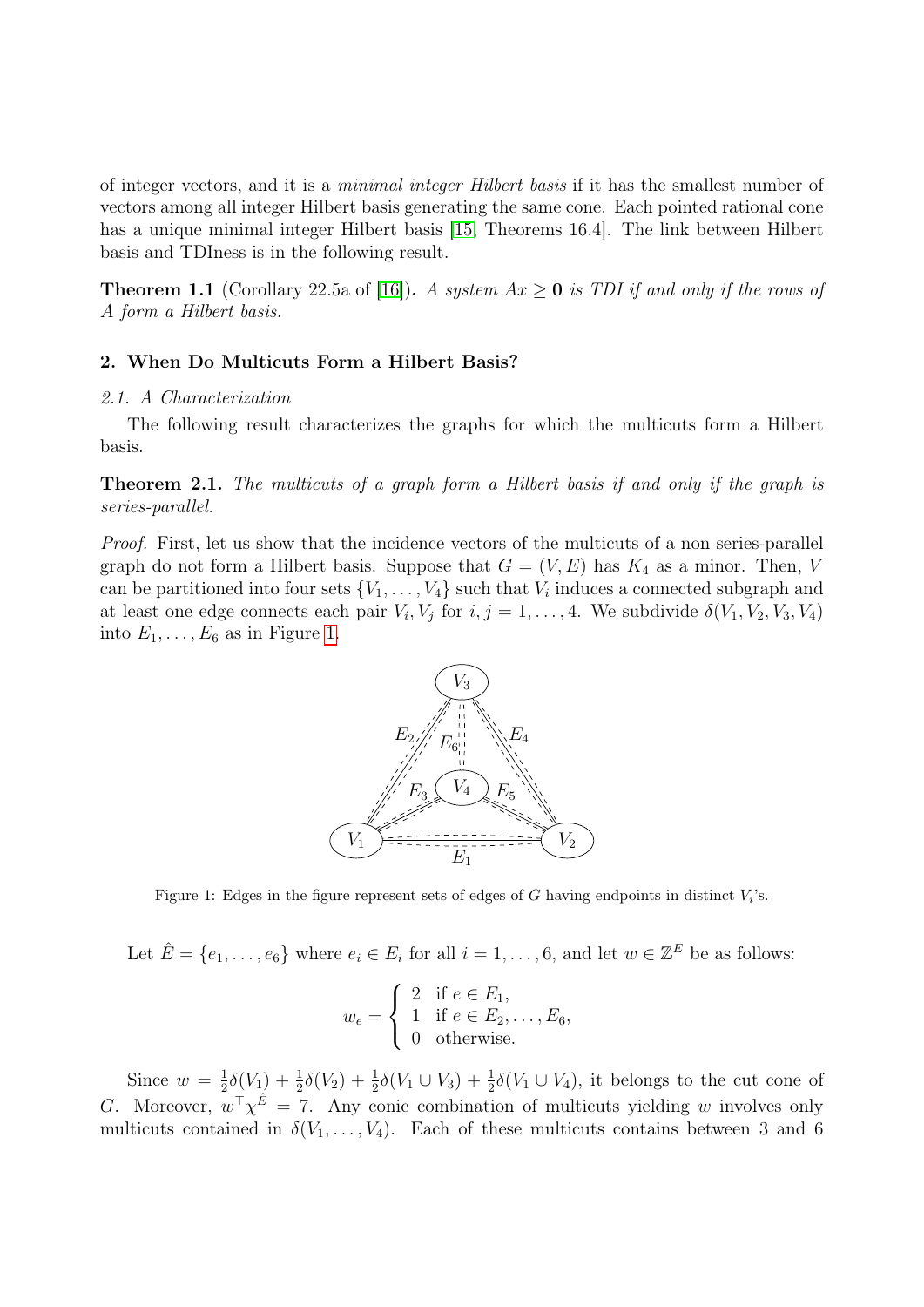edges of  $\hat{E}$ . Hence, if w is an integer combination of such multicuts, it is the sum of two multicuts containing 3 and 4 edges of  $\hat{E}$ , respectively. This means that w is the sum of  $\delta(V_i)$ and  $\delta(V_i, V_j)$  for some  $i \neq j$ . Since  $w_{e_1} = 2$ , we have  $i \in \{1, 2\}$  and  $j \in \{3, 4\}$ . But then  $\delta(V_i) \cap \delta(V_i, V_j)$  contains an edge among  $e_2, \ldots, e_5$ , a contradiction with  $w_{e_2} = w_{e_3} = w_{e_4} =$  $w_{e_5} = 1.$ 

Therefore,  $w$  is not an integer combination of multicuts, implying that the set of multicuts of G is not a Hilbert basis.

For the other direction, remark that each multicut of a series-parallel graph is the disjoint union of multicuts of its 2-connected components. Since they belong to disjoint spaces, if the set of multicuts of each 2-connected component forms a Hilbert basis, then so does their union. Hence, it is enough to prove that the multicuts of a 2-connected series-parallel graph form a Hilbert basis. From now on, assume the graph to be 2-connected.

We prove the result by induction on the number of edges of G. When  $G = (\{u, v\}, \{e, f\})$ is the circuit of length two, the only nonempty multicut is  $\{e, f\}$ , and its incidence vector forms a Hilbert basis.

Now, let  $\tilde{G} = (\tilde{V}, \tilde{E})$  be obtained from a 2-connected series-parallel graph  $G = (V, E)$  by either adding a parallel edge or subdividing an edge. By the induction hypothesis,  $\mathcal{M}_G$  is a Hilbert basis.

Suppose first that  $\tilde{G}$  is obtained from G by adding an edge f parallel to an edge e of E. A subset of edges  $M$  of  $G$  containing (respectively not containing)  $e$  is a multicut if and only if  $M \cup f$  (respectively M) is a multicut of G. Thus, the incidence vector of each multicut of G is obtained by copying the component associated with e in the component of f. Since the incidence vectors of the multicuts of  $G$  are a Hilbert basis, so are the incidence vectors of the multicuts of  $G$ .

Suppose now that  $\tilde{G}$  is obtained from G by subdividing an edge  $\bar{e} \in E$ . We denote by u the new vertex and by f and q the edges adjacent to it. A multicut M of G can be expressed as the half-sum of the bonds of  $G$ . Moreover, as each bond is a multicut, bonds and multicuts of  $\tilde{G}$  generate the same cone: the cut cone. Since System [\(1\)](#page-1-0) is TDI in series-parallel graphs [\[3,](#page-8-11) end of Section 6.4], the set of vectors  $\{\frac{1}{2}$  $\frac{1}{2}\chi^{B}: B \in \mathcal{B}_{\tilde{G}}\}$  forms a Hilbert basis.

Let **v** be an integer vector in the cut cone. There exist  $\lambda_B \in \frac{1}{2}$  $\frac{1}{2}\mathbb{Z}_{+}$  for all  $B \in \mathcal{B}_{\tilde{G}}$  such that  $\mathbf{v} = \sum_{B \in \mathcal{B}_{\tilde{G}}} \lambda_B \chi^B$ . The vector  $\mathbf{v}$  is an integer combination of multicuts of  $\tilde{G}$  if and only if  $\mathbf{v} - \lfloor \lambda_{\delta(u)} \rfloor \chi^{\delta(u)}$  is, thus we may assume that  $\lambda_{\delta(u)} \in \{0, \frac{1}{2}\}$  $\frac{1}{2}$ . Define **w**  $\in \mathbb{Z}^E$  by:

$$
\mathbf{w}_e = \begin{cases} \mathbf{v}_f + \mathbf{v}_g - 2\lambda_{\delta(u)} & \text{if } e = \bar{e}, \\ \mathbf{v}_e & \text{otherwise.} \end{cases}
$$

Remark that  $(B\setminus \bar{e})\cup f$  and  $(B\setminus \bar{e})\cup q$  are bonds of  $\tilde{G}$  whenever B is a bond of G containing  $\bar{e}$ . Moreover, a bond B of G which does not contain  $\bar{e}$  is a bond of  $\tilde{G}$ . Since  $\delta(u)$  is the unique bond of  $\tilde{G}$  containing both f and q, we have:

$$
\mathbf{w} = \sum_{B \in \mathcal{B}_G: \bar{e} \in B} (\lambda_{(B \setminus \bar{e}) \cup f} + \lambda_{(B \setminus \bar{e}) \cup g}) \chi^B + \sum_{B \in \mathcal{B}_G: \bar{e} \notin B} \lambda_B \chi^B.
$$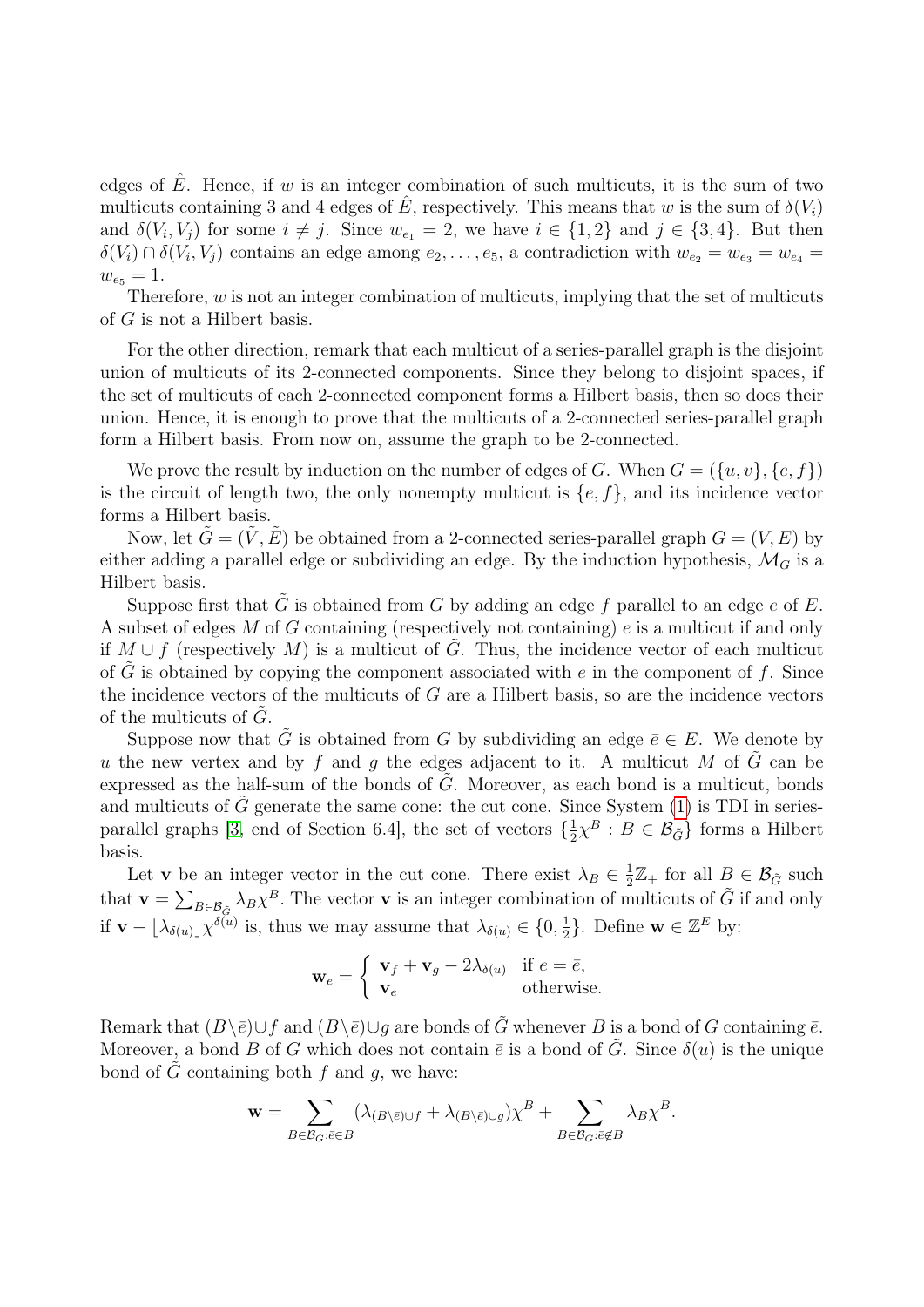Thus, w belongs to the cut cone of G. Moreover, as  $\lambda_{\delta(u)}$  is half-integer, w is integer. By the induction hypothesis,  $\mathcal{M}_G$  is a Hilbert basis, hence there exist  $\mu_M \in \mathbb{Z}_+$  for all  $M \in \mathcal{M}_G$ such that  $\mathbf{w} = \sum_{M \in \mathcal{M}_G} \mu_M \chi^M$ . Consider the family  $\mathcal N$  of multicuts of  $G$  where each multicut M of G appears  $\mu_M$  times.

Suppose first that  $\lambda_{\delta(u)} = 0$ . Then,  $\mathbf{v}_f + \mathbf{v}_g$  multicuts of N contain  $\bar{e}$ . Let P be a family of  $\mathbf{v}_f$  multicuts of N containing  $\bar{e}$  and  $\mathcal{Q} = \{M \in \mathcal{N} : \bar{e} \in M\} \setminus \mathcal{P}$ . Then, we have

$$
\mathbf{v} = \sum_{M \in \mathcal{N}: \bar{e} \notin M} \chi^M + \sum_{M \in \mathcal{P}} \chi^{(M \setminus \bar{e}) \cup f} + \sum_{M \in \mathcal{Q}} \chi^{(M \setminus \bar{e}) \cup g},
$$

hence **v** is a nonnegative integer combination of multicuts of  $\tilde{G}$ .

Suppose now that  $\lambda_{\delta(u)} = \frac{1}{2}$  $\frac{1}{2}$ . Then,  $\mathbf{v}_f + \mathbf{v}_g - 1$  multicuts of N contain  $\bar{e}$ . Let P be a family of  $\mathbf{v}_f - 1$  multicuts of N containing  $\bar{e}$ , let Q be a family of  $\mathbf{v}_q - 1$  multicuts in  ${M \in \mathcal{N} : \bar{e} \in M} \setminus \mathcal{P}$ , and denote by N the unique multicut of N containing  $\bar{e}$  which is not in  $\mathcal{P} \cup \mathcal{Q}$ . Then, we have

$$
\mathbf{v} = \sum_{M \in \mathcal{N}: \bar{e} \notin M} \chi^M + \sum_{M \in \mathcal{P}} \chi^{(M \setminus \bar{e}) \cup f} + \sum_{M \in \mathcal{Q}} \chi^{(M \setminus \bar{e}) \cup g} + \chi^{N \setminus \bar{e} \cup \{f,g\}}.
$$

Hence **v** is a nonnegative integer combination of multicuts of  $\tilde{G}$ . This proves that  $\mathcal{M}_{\tilde{G}}$  is a Hilbert basis.  $\Box$ 

#### 2.2. An Integer Box-TDI System for the Flow Cone in Series-Parallel Graphs

Combining the box-TDIness of the flow cone and Theorems [1.1](#page-3-2) and [2.1](#page-3-3) yields a box-TDI system for the flow cone of a series-parallel graph with only integer coefficients. This provides a first answer to the question of [\[3\]](#page-8-11).

<span id="page-5-3"></span>Corollary 2.2. The following statements are equivalent:

- <span id="page-5-0"></span>i. G is a series-parallel graph,
- <span id="page-5-1"></span>ii. System [\(2\)](#page-2-0) is TDI,
- <span id="page-5-2"></span>iii. System [\(2\)](#page-2-0) is box-TDI.

*Proof.* ( $i \Leftrightarrow ii$ .) This equivalence follows by combining Theorems [1.1](#page-3-2) and [2.1.](#page-3-3)

 $(ii \Leftrightarrow iii.)$  $(ii \Leftrightarrow iii.)$  $(ii \Leftrightarrow iii.)$  If G is series-parallel, then System [\(1\)](#page-1-0) is box-TDI [\[3,](#page-8-11) end of Section 6.4]. Hence, the flow cone of G is box-TDI. Since a TDI system describing a box-TDI polyhedron is a box-TDI system [\[5\]](#page-8-4), point [ii.](#page-5-1) implies point [iii.](#page-5-2). A box-TDI system being TDI by definition, point *[iii.](#page-5-2)* implies point *[ii.](#page-5-1).*  $\Box$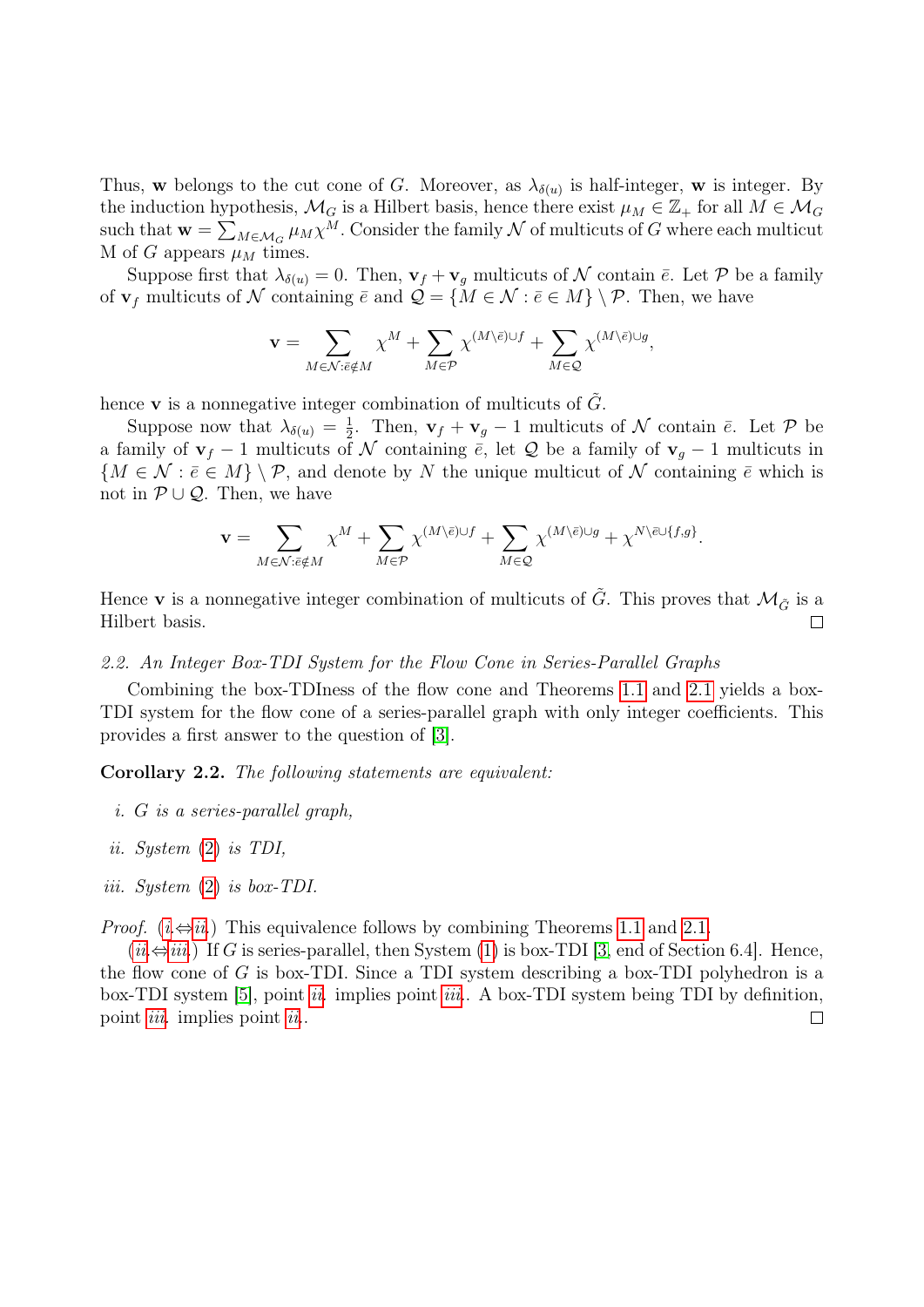# <span id="page-6-0"></span>3. Which Multicuts Form Hilbert Basis?

## 3.1. A Minimal Integer Hilbert Basis

Theorem [2.1](#page-3-3) provides the set of graphs whose multicuts form a Hilbert basis. The following theorem refines this result by characterizing the multicuts which form the minimal Hilbert basis.

A multicut is chordal when its reduced graph is 2-connected and chordal. Note that bonds are chordal multicuts.

<span id="page-6-2"></span>Theorem 3.1. The chordal multicuts of a series parallel graph form a minimal integer Hilbert basis.

*Proof.* Let  $G = (V, E)$  be a series-parallel graph. By Theorem [2.1,](#page-3-3) the multicuts of G form an integer Hilbert basis. Hence, the minimal integer Hilbert basis is composed of the multicuts which are not disjoint union of other multicuts. These multicuts are characterized in the following lemma, from which stems the desired theorem.

**Lemma 3.2.** A multicut of a series-parallel graph  $G$  is chordal if and only if it can not be expressed as the disjoint union of other nonempty multicuts.

*Proof.* Let M be a multicut of G. Recall that every multicut of  $G_M$  is a multicut of G. Beside, since the disjoint union of multicuts is a multicut, a disjoint union of nonempty multicuts is actually the disjoint union of two nonempty multicuts.

We first prove that, if  $G_M$  is 2-connected and chordal, then M is not the disjoint union of two nonempty multicuts. By contradiction, suppose that  $G_M$  is 2-connected and chordal, and  $M = M_1 \cup M_2$  where  $M_1, M_2$  are disjoint multicuts of  $G_M$ . If C is a circuit of length at most three in  $G_M$ , then  $C \subseteq M_i$  for some  $i = 1, 2$ . Indeed, the edges of C are partitioned by  $M_1$  and  $M_2$ , and a multicut and a circuit intersect in either none or at least two edges.

Since  $G_M$  is 2-connected and  $M_i$  is nonempty for  $i = 1, 2$ , there exists at least a circuit containing edges of both  $M_1$  and  $M_2$ . Let C be such a circuit, of smallest length. Then, C has length at least 4, as otherwise it would be contained in one of  $M_1$  and  $M_2$ . Since  $G_M$  is chordal, there exists a chord c of C. Denote by  $P_1$  and  $P_2$  the two paths of C between the endpoints of c. For  $i = 1, 2$ , the circuit  $P_i \cup \{c\}$  is strictly shorter than C. Since C is the shortest circuit intersecting both  $M_1$  and  $M_2$ , we get that  $P_i \cup \{c\} \subseteq M_i$  for  $i = 1, 2$ . But then  $c \in M_1 \cap M_2$ , a contradiction.

To prove the other direction, first suppose that  $G_M$  is not 2-connected. Then, the set of edges of each 2-connected component of  $G_M$  is a multicut of G, and M is the disjoint union of these multicuts. Now, suppose that  $G_M$  is not chordal, that is,  $G_M$  contains a chordless circuit  $C$  of length at least 4. We will apply the following.

<span id="page-6-1"></span>**Claim 3.3.** Let C be a circuit of length at least  $\downarrow$  in a series-parallel graph G. Then, there exists a pair of vertices nonadjacent in  $G[V(C)]$  whose removal disconnects G.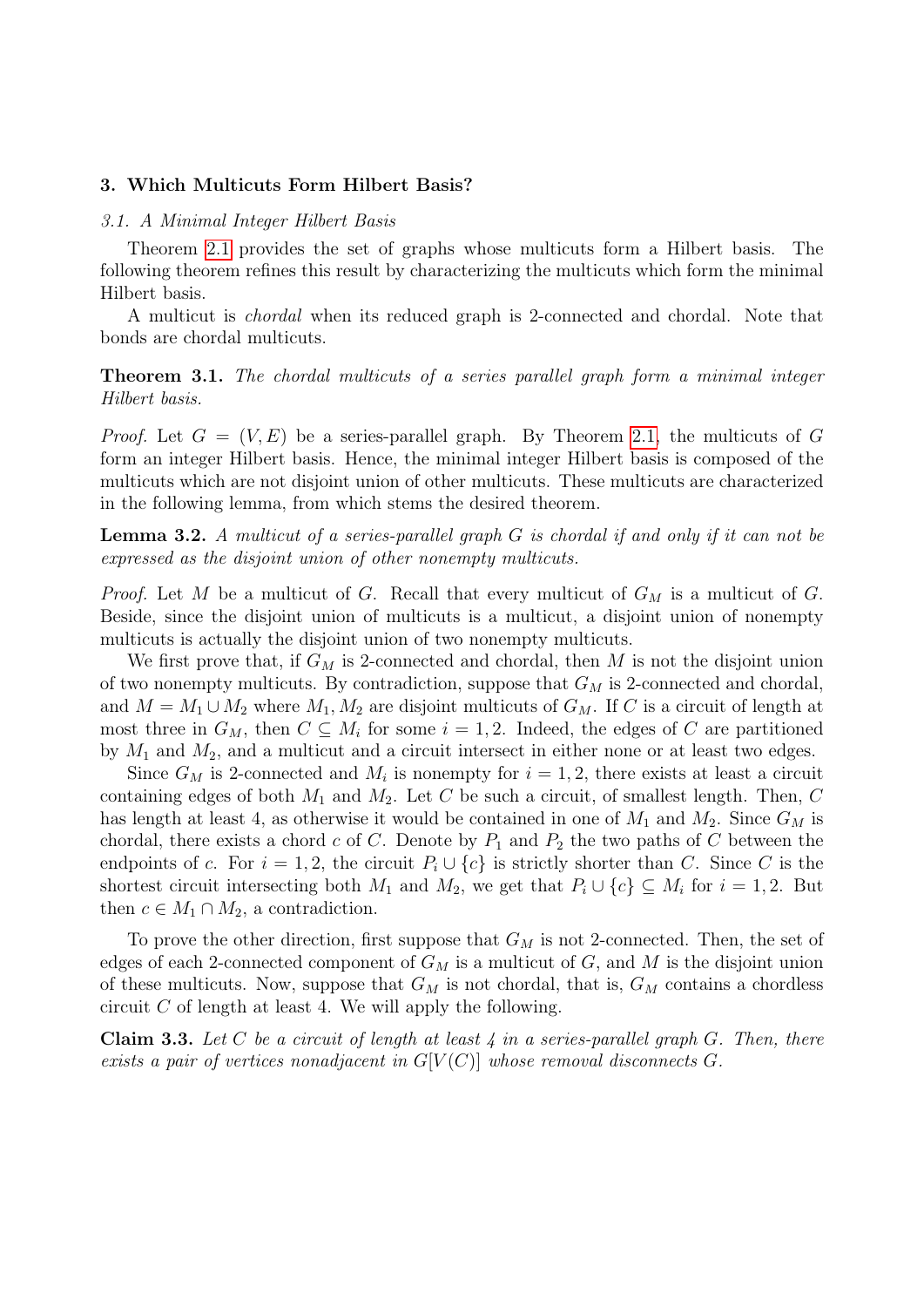*Proof.* We can assume that there are two nonadjacent vertices u and v of  $G[V(C)]$  such that there exists a path P between u and v that has no internal vertex in  $C$ . Indeed, otherwise, removing any two nonadjacent vertices of  $G[V(C)]$  would disconnect G.

Let us show that removing u and v disconnects G. Denote by  $Q$  and R the two paths of C between u and v. By contradiction, suppose that  $G \setminus \{u, v\}$  is connected. Then, there exists a path containing neither u nor v between an internal vertex of R and an internal vertex of either  $P$  or  $Q$ . Let  $S$  be a minimal path of this kind. Then, no internal vertex of S belongs to P, Q, or R, and the subgraph composed of P, Q, R and S is a subdivision of  $K_4$ . This contradicts the hypothesis that G is series-parallel.  $\Box$ 

By Claim [3.3](#page-6-1) there exist two vertices u and v of C, nonadjacent in  $G[V(C)]$ , whose removal disconnects G. Denote by  $V_1, \ldots, V_k$  the sets of vertices of the connected components of  $G \setminus \{u, v\}$ , and let  $G_i = G[V_i \cup \{u, v\}]$ , for  $i = 1, \ldots, k$ . Note that, since C is chordless,  $E(G_i) \cap E(G_j) = \emptyset$  for all distinct i and j. Thus, M is the disjoint union of  $E(G_1), \ldots, E(G_k)$ 

Let us prove that  $E(G_i)$  is a multicut of  $G_M$ , for  $i = 1, \ldots, k$ . Consider a circuit D of  $G_M$ . If D is contained in one of the  $G_i$ 's, then  $|D \cap G_j| \neq 1$  for  $j = 1, \ldots, k$ . Otherwise, D is the union of two paths from u to v, these paths being contained in two different  $G_i$ 's. Without loss of generality, let these paths be  $P_1 \in G_1$  and  $P_2 \in G_2$ . Then, we have  $D \cap G_i = P_i$  if  $i = 1, 2$ , and Ø otherwise. Since C has no chord, the shortest path from u to v in each  $G_i$  is of length at least two, hence  $|P_i| \geq 2$ . Therefore  $|D \cap G_i| \neq 1$  for  $i = 1, \ldots, k$ .

Therefore,  $E(G_i)$  is a multicut of  $G_M$ , and hence of G, for  $i = 1, \ldots, k$ . Hence, M is the disjoint union of multicuts of G.  $\Box$ 

 $\Box$ 

#### 3.2. The Schrijver System of the Flow Cone in Series-Parallel Graphs

Theorem [2.2](#page-5-3) provides an integer box-TDI description of the flow cone in series-parallel graphs. However, this box-TDI description is not minimal: there are redundant inequalities whose removal preserves box-TDIness. Here, we provide the minimal integer box-TDI system for this cone. This completely answers the question of [\[3,](#page-8-11) end of Section 6.4].

<span id="page-7-0"></span>Corollary 3.4. The Schrijver system for the flow cone of a series-parallel graph G is the following:

<span id="page-7-1"></span>
$$
x(M) \ge 0 \quad for all chordal multicuts M of G. \tag{3}
$$

Moreover, this system is box-TDI.

Proof. By Theorems [1.1](#page-3-2) and [3.1,](#page-6-2) System [\(3\)](#page-7-1) is TDI. Since every bond is a chordal multicut, this system describes the flow cone for series parallel graphs. Therefore, by [\[5,](#page-8-4) Corollary 2.5] and by the flow cone being box-TDI for series-parallel graphs, System [\(3\)](#page-7-1) is box-TDI.  $\Box$ 

We mention that, by planar duality, Corollary [3.4](#page-7-0) provides the Schrijver system for the cone of conservative functions [\[17,](#page-8-18) Corollary 29.2h] in series-parallel graphs.